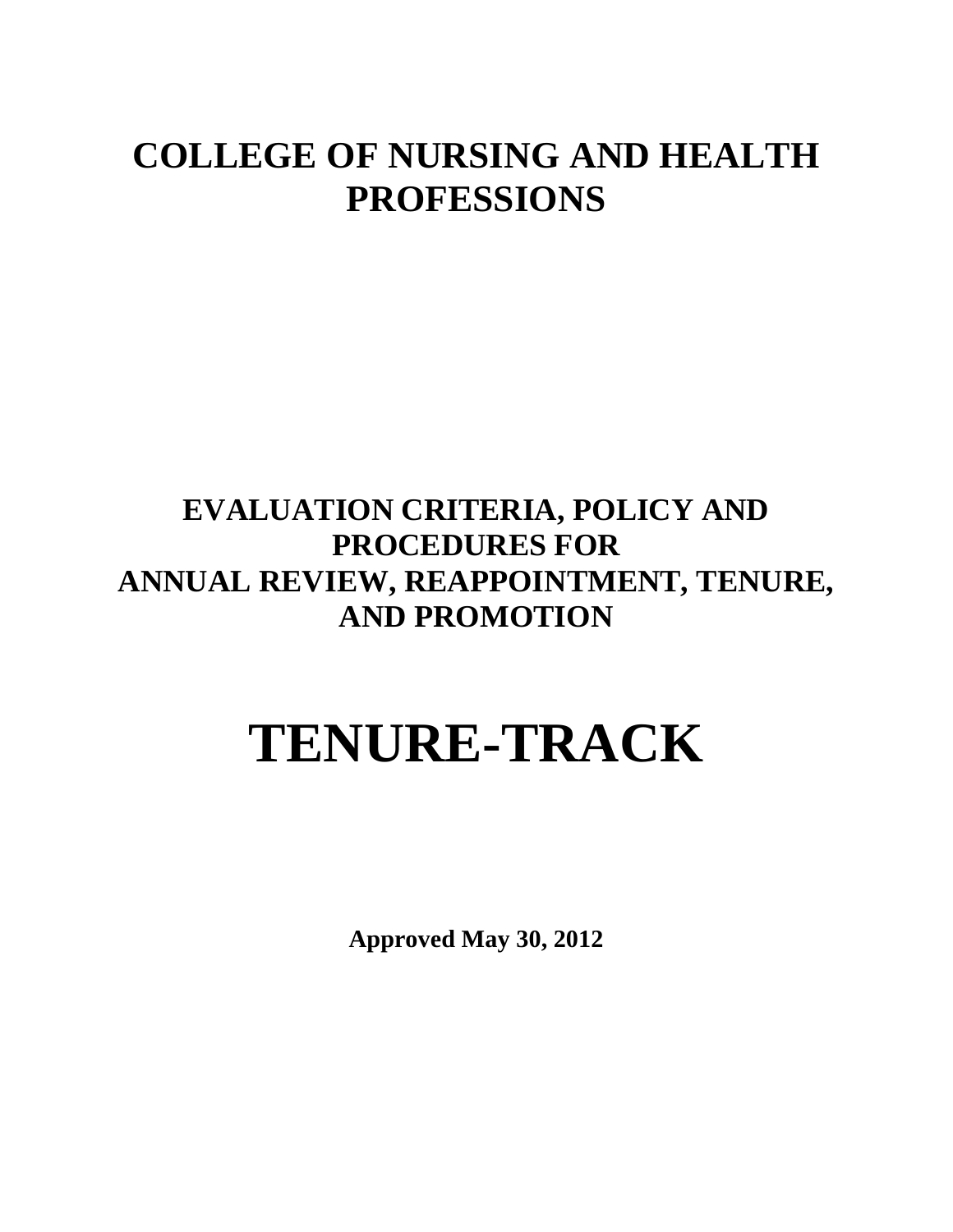## **TABLE OF CONTENTS**

|      |                                                                                                       |                                                                    | Page             |  |  |
|------|-------------------------------------------------------------------------------------------------------|--------------------------------------------------------------------|------------------|--|--|
| I.   |                                                                                                       | <b>College Of Nursing and Health Professions Mission Statement</b> | 1                |  |  |
| II.  |                                                                                                       |                                                                    | $\mathbf 1$      |  |  |
| III. | <b>Evaluation Procedures for Faculty Reappointment -</b>                                              |                                                                    |                  |  |  |
|      | <b>Instructor Rank and Contract Faculty</b>                                                           |                                                                    |                  |  |  |
|      | A.                                                                                                    |                                                                    | $\overline{2}$   |  |  |
| IV.  | <b>Evaluation Procedures for Faculty Reappointment, Tenure and Promotion -</b><br><b>Tenure Track</b> |                                                                    |                  |  |  |
|      | A.                                                                                                    |                                                                    | $\boldsymbol{2}$ |  |  |
|      | <b>B.</b>                                                                                             |                                                                    | 4                |  |  |
| V.   |                                                                                                       |                                                                    | 6                |  |  |
| VI.  |                                                                                                       |                                                                    |                  |  |  |
|      | A.                                                                                                    | <b>Teaching /Advising</b>                                          |                  |  |  |
|      |                                                                                                       | 1.                                                                 | 7                |  |  |
|      |                                                                                                       | 2.                                                                 | 8                |  |  |
|      | <b>B.</b>                                                                                             | <b>Scholarship and Professional Activity</b>                       |                  |  |  |
|      |                                                                                                       | 1.                                                                 | 9                |  |  |
|      |                                                                                                       | Professional Activity Expectations and Criteria<br>2.              | 10               |  |  |
|      | C.                                                                                                    | <b>Service</b>                                                     |                  |  |  |
|      |                                                                                                       | 1.                                                                 | 12               |  |  |
| VII. |                                                                                                       |                                                                    |                  |  |  |
|      | A.                                                                                                    |                                                                    | 13               |  |  |

### **List of Tables**

#### **Table**

| ı. |  |
|----|--|
|    |  |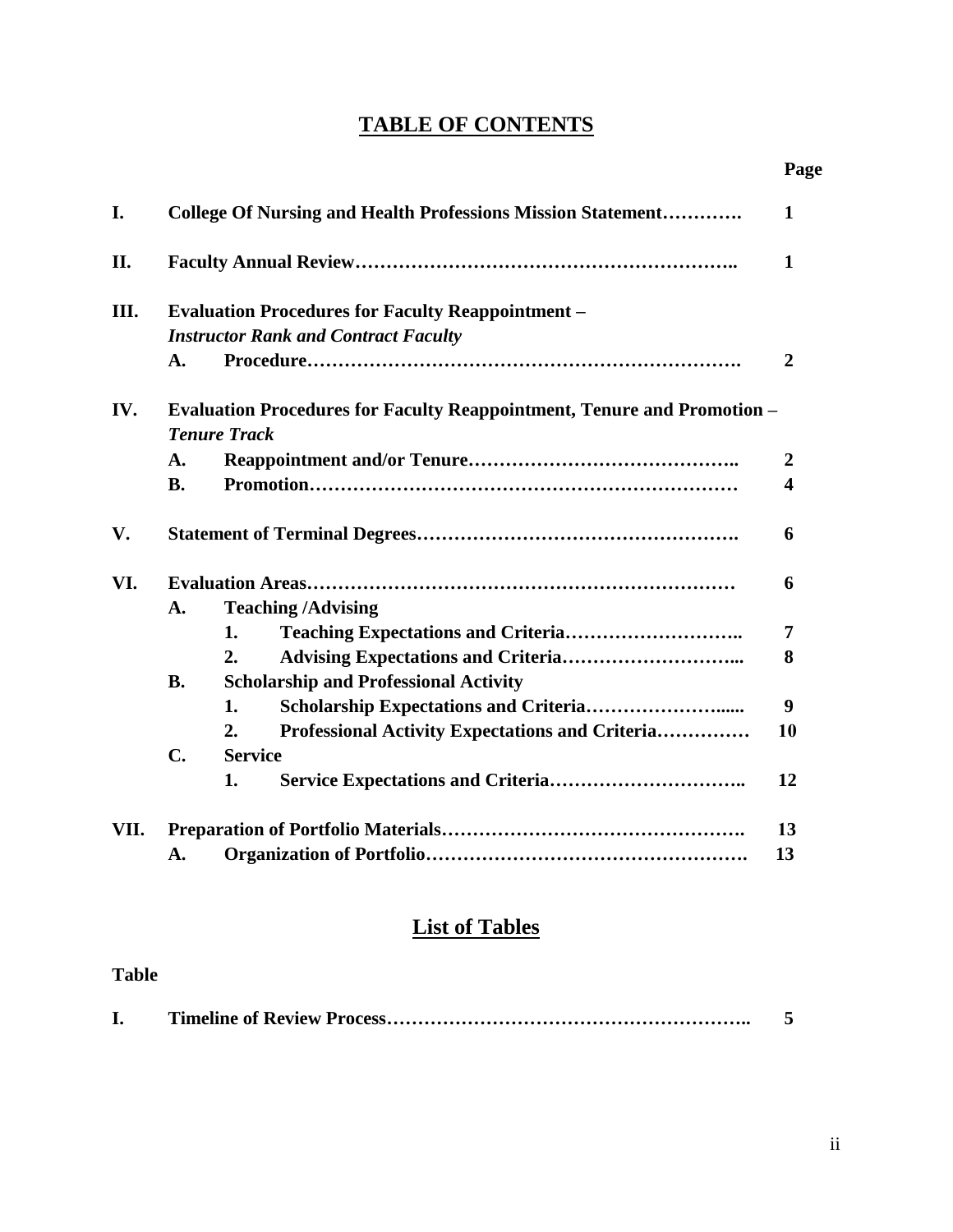#### **EVALUATION CRITERIA, POLICY AND PROCEDURES FOR ANNUAL REVIEW, REAPPOINTMENT, TENURE, AND PROMOTION**

**Evaluation of college faculty must ultimately conform to policies and procedures specified in the** *University Handbook* **and will be implemented in a manner congruent with the College mission statement and policies.**

#### **I. COLLEGE OF NURSING AND HEALTH PROFESSIONS MISSION STATEMENT**

The University of Southern Indiana (USI) College of Nursing and Health Professions (CNHP) is an inclusive learning community that influences health and wellness through leadership and excellence in teaching, research, practice, and community engagement. We prepare individuals to shape health care through the use of evidence-based practice and interprofessional collaboration.

The CNHP's mission is to:

Provide innovative educational programs that prepare graduates for excellence in advancing health care and wellness.

Provide support to the community through service learning activities, organizational involvement, and political action

Provide a campus community that supports students' success and graduation.

Serve as a leader in health care education, research and practice.

Provide an inclusive learning community which values a diverse population of faculty, staff, and students.

Promote and support professional development of college faculty, staff, graduates, and health professionals.

#### **II. FACULTY ANNUAL REVIEW**

Faculty are evaluated annually by the Program Director/s. Program Directors are evaluated annually by the Dean or Dean's designee. Each evaluation notifies the faculty member of strengths and weaknesses, or evidence of unsatisfactory performance, or of any condition that might serve as a basis for non-renewal of reappointments.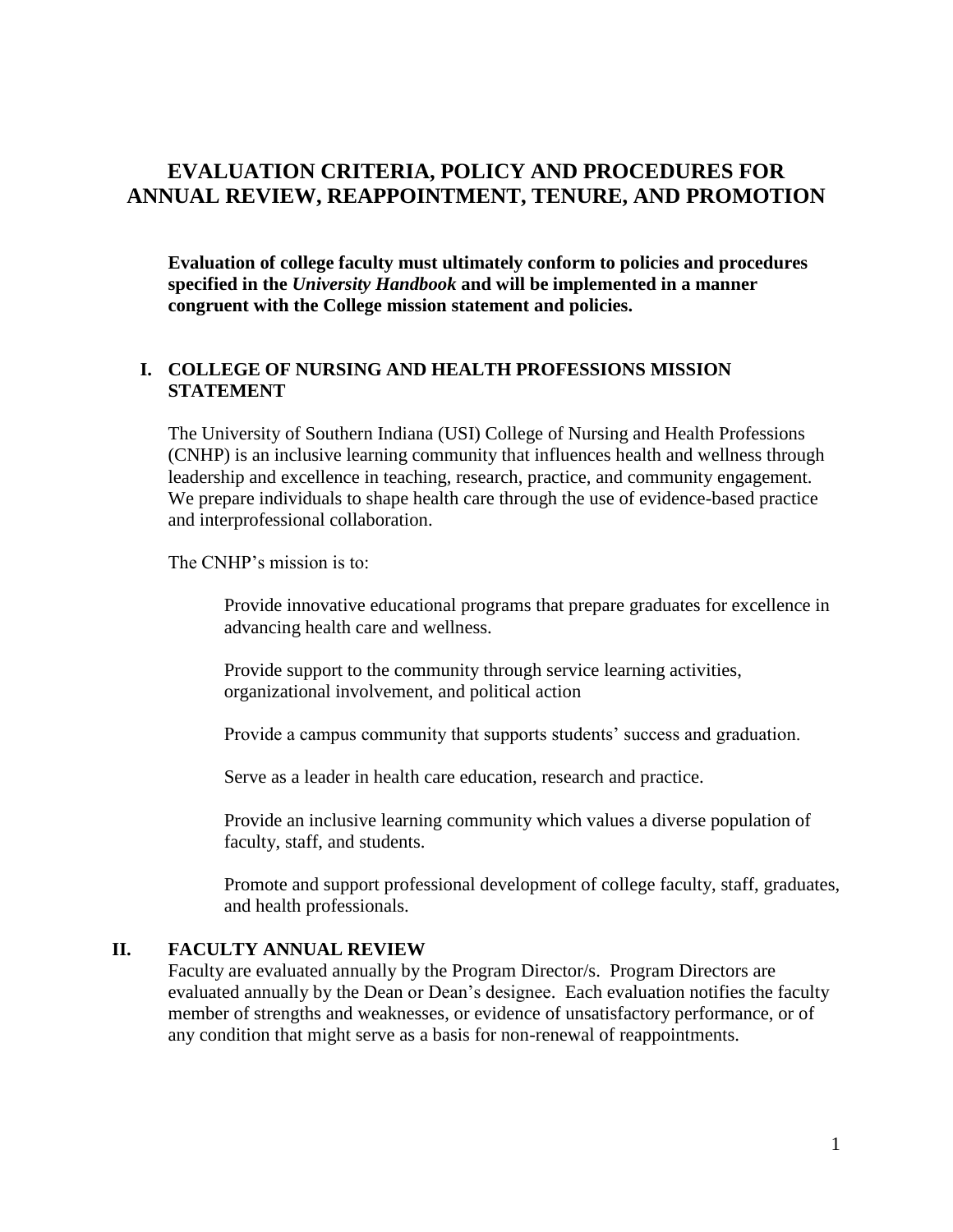#### **III. EVALUATION PROCEDURES FOR FACULTY REAPPOINTMENT - INSTRUCTOR RANK AND CONTRACT FACULTY**

#### A. Procedure

- 1. The Program Director/s completes an annual review and evaluation of the faculty member's performance and forwards the evaluation with the recommendation for reappointment, conditional reappointment, or nonreappointment to the Dean or Dean's designee.
- 2. The Dean forwards the evaluation with a recommendation for reappointment, conditional reappointment, or non-reappointment to the Provost.

#### **IV. EVALUATION PROCEDURES FOR FACULTY REAPPOINTMENT, TENURE, AND PROMOTION – TENURE TRACK**

- A. Reappointment and/or Tenure
	- 1. The University Calendar for Personnel Decisions indicates tenure eligible faculty are hired on an initial two year contract with reconsideration of a second two year contract in the fall semester of their second year of service. Review for reappointment to a final three year contract occurs in the spring semester of the third year of service. Adjustments to reflect credit toward tenure upon hire are outlined on the University Calendar for Personnel Decisions.

Faculty undergoing review for reappointment and/or tenure must submit their Professional Portfolio to the Dean according to the timeline of review process found on Table 1. Portfolio documentation of evidence should include activities and documentation only through the time period since the faculty member's most recent appointment and/or promotion.

Beginning in the fall of the second year of the probationary period, the College Faculty Review Committee reviews faculty performance as evidenced in the Professional Portfolio, in the areas of teaching, scholarly and professional activity, and service. The Committee will forward a written review with recommendation pertaining to progress toward tenure to the Dean in the fall of the second year and spring of the third year of the probationary period. No review will be done in the fourth year. Reviews in the fifth year of the probationary period are strictly formative (review without recommendation) in nature. Formative reviews (reviews without recommendation) are shared with only the faculty member by the Faculty Review Committee.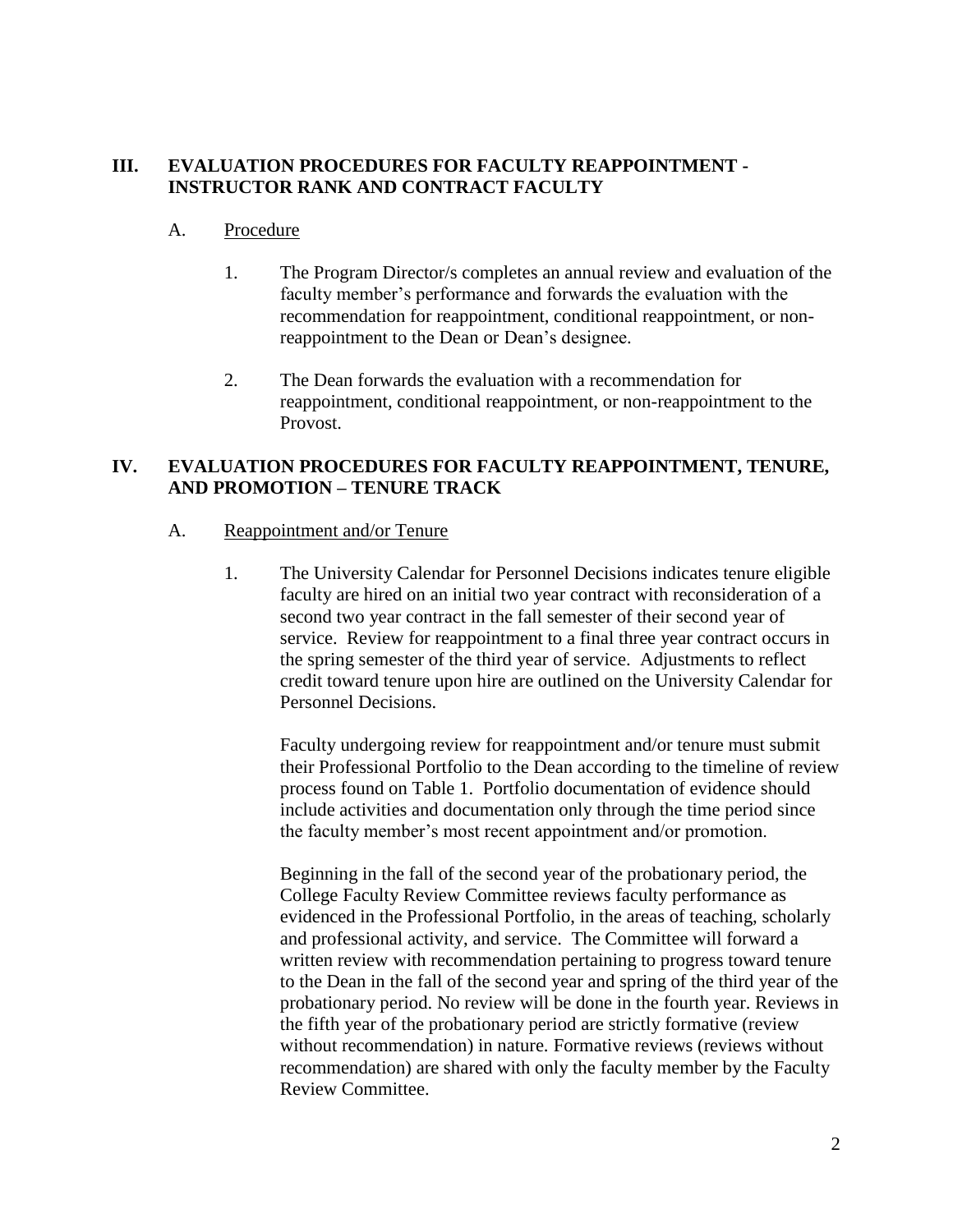The Dean first forwards the Professional Portfolio to the Faculty Review Committee. The Committee reviews faculty performance as evidenced in the Professional Portfolio. The review includes a written summary with comments on strengths and areas for development along with a recommendation for reappointment, conditional reappointment or nonreappointment and/or tenure. For tenure the Faculty Review Committee completes a review which includes a written summary along with a recommendation for tenure or non-tenure. The Committee may request additional documentation or an interview with the faculty member to clarify information presented in the Professional Portfolio. The Committee will forward a written review with recommendation pertaining to progress toward reappointment and/or tenure to the Program Director/s or Assistant Dean (as appropriate).

- 2. The Program Director/s or Assistant Dean completes a separate review of faculty performance from the evidence in the Professional Portfolio, in the areas of teaching, scholarship and professional activity, and service (Adopted May 30, 2012). This review includes a written summary along with a recommendation for reappointment, conditional reappointment or non-reappointment. For tenure the Program Director/s or Assistant Dean completes a review which includes a written summary along with a recommendation for tenure or non-tenure. The Program Director/s or Assistant Dean will review his or her recommendation with the faculty member. The Program Director/s or Assistant Dean will forward his or her recommendation along with the recommendation of the Faculty Review Committee to the Dean.
- 3. After reviewing the recommendations from the Program Director/s or Assistant Dean and Faculty Review Committee, the Dean submits a recommendation for reappointment and/or tenure consideration to the Provost.
- 4. On the first Monday of November of the tenure decision review year  $(6<sup>th</sup>$ year), the faculty submits the Professional Portfolio to the Dean. The Dean will forward the Professional Portfolio to the Faculty Review Committee. The Committee conducts a summative review of the faculty member's performance in the areas of teaching, scholarly and professional activity, and service since starting on the tenure track. This summary includes the Committee's recommendation to the Dean regarding tenure and is submitted to the Program Director/s or Assistant Dean. The Program Director/s or Assistant Dean also completes a separate review for recommendation and forwards the reviews to the Dean according to the due date on the University Calendar for Personnel Decisions.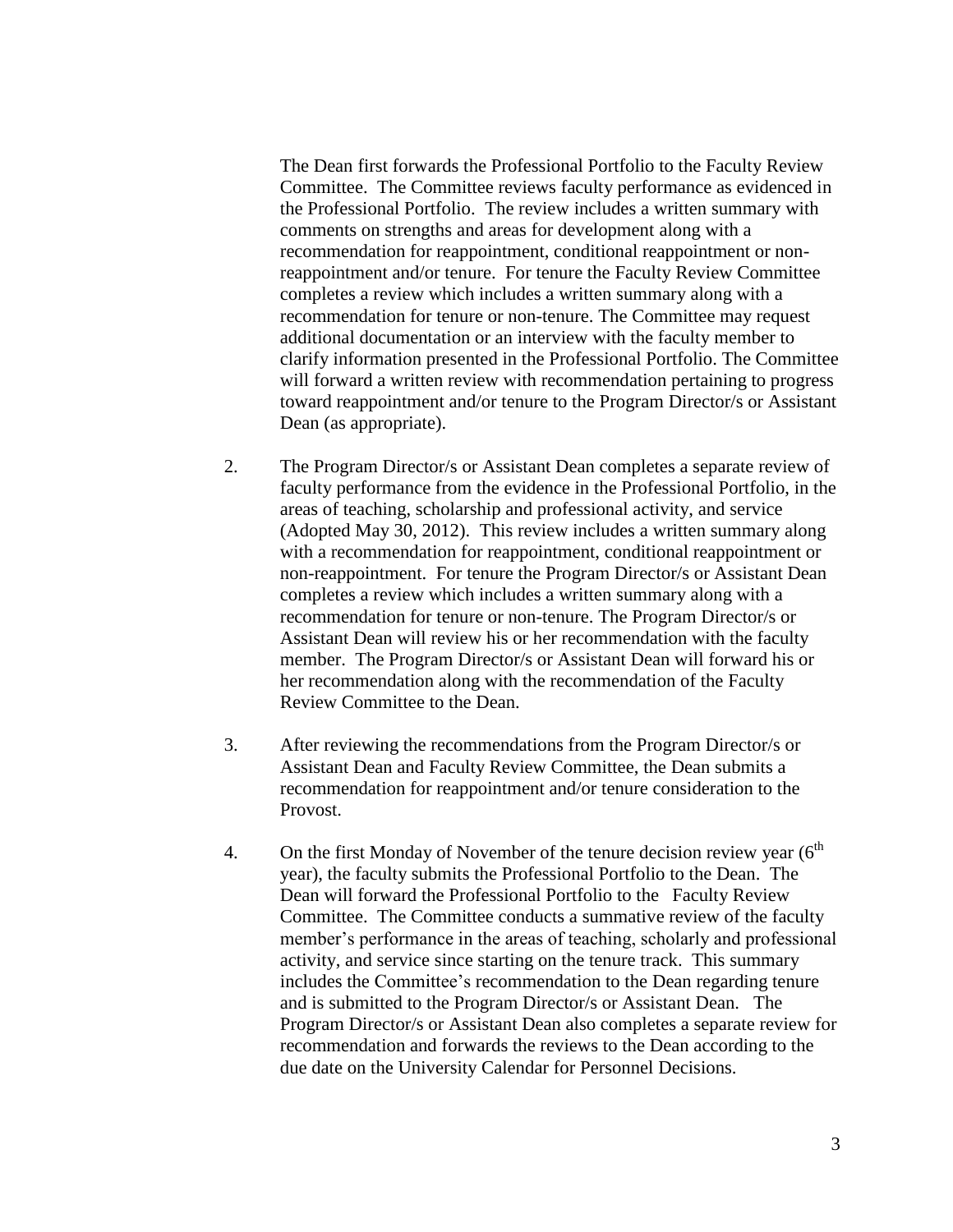5. The Faculty Review Committee and the Assistant Dean will retain a confidential copy of each review for reappointment and/or tenure for a three year period after the tenure decision is concluded at which time these records are destroyed.

#### B. Promotion

To be eligible for promotion to a higher rank, at the time of application, one must ordinarily meet minimum quantitative and qualitative requirements (refer to University Handbook). Except under extraordinary circumstances, these requirements should be fulfilled before eligibility for promotion is considered. (Eligibility suggests when candidates may be considered for promotion.) Ordinarily faculty members serving a probationary period may not submit applications for promotion until the final year of probation.

- 1. Faculty applying for promotion are evaluated by the Faculty Review Committee. The Committee reviews faculty performance as evidenced in the Professional Portfolio, in the areas of teaching, scholarly and professional activity, and service using the University and College criteria. The Committee prepares an evaluation with comments on strengths and weaknesses and a recommendation for promotion consideration. The evaluation and recommendation arrive to the Dean prior to the last Monday in November. The Committee will forward the written review with recommendation pertaining to promotion to the Program Director/s or Assistant Dean.
- 2. The Program Director/s or Assistant Dean completes a separate review of faculty performance from the evidence in the Professional Portfolio, in the areas of teaching, scholarship and professional activity, practice, and service. The Program Director/s or Assistant Dean completes a written summary providing a review with recommendation. The Program Director/s or Assistant Dean will review his or her recommendation with the faculty member. The Program Director/s or Assistant Dean will forward his or her recommendation along with the recommendation of the Faculty Review Committee to the Dean.
- 3. After reviewing the recommendations from the Program Director/s or Assistant Dean and Faculty Review Committee, the Dean submits a recommendation for reappointment and/or promotion consideration to the Provost.
- 4. The Faculty Review Committee and Program Director/s or Assistant Dean will retain a confidential copy of each review for reappointment until the faculty seeks promotion after which time these records are destroyed. A copy of each review is also kept by the Dean in a secured file.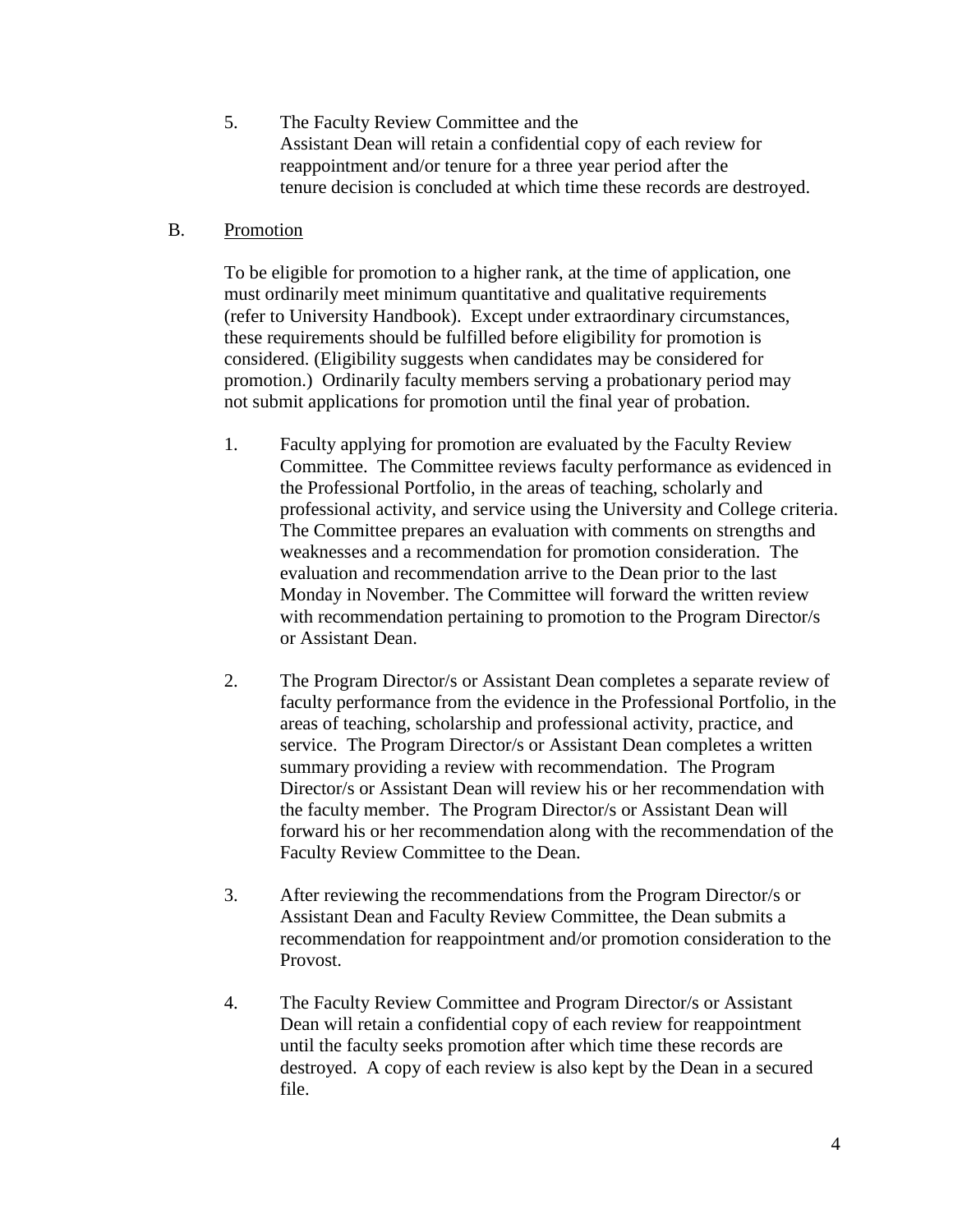Table 1 summarizes the Review Process. (\*indicates administrative review and is not part of the CNHP tenure and promotion process).

| <b>Tenure</b><br>Year | <b>Fall Semester</b>                                                                                                                                                                     | <b>Spring Semester</b>                                                                                                                                                                                                                                                                                                                                                                                                     |
|-----------------------|------------------------------------------------------------------------------------------------------------------------------------------------------------------------------------------|----------------------------------------------------------------------------------------------------------------------------------------------------------------------------------------------------------------------------------------------------------------------------------------------------------------------------------------------------------------------------------------------------------------------------|
| Year 1                |                                                                                                                                                                                          | *Submit initial portfolio to the<br>Program Director/s for annual<br>review                                                                                                                                                                                                                                                                                                                                                |
| Year 2                | Portfolio due the first Friday of<br>September.<br><b>Review by Faculty Review</b><br>Committee with recommendation<br>regarding progress toward<br>promotion and/or tenure to           | *Submit portfolio to the Program<br>Director/s for annual review                                                                                                                                                                                                                                                                                                                                                           |
|                       | Program Director/s or Assistant<br>Dean.<br>Review by Program Director/s or<br><b>Assistant Dean with both reviews</b><br>to Dean.<br>(*Reconsideration for second<br>two year contract) |                                                                                                                                                                                                                                                                                                                                                                                                                            |
| Year 3                |                                                                                                                                                                                          | *Submit portfolio to the Program<br>Director/s for annual review<br>Portfolio due fourth Monday of<br>January.<br><b>Review by Faculty Review</b><br>Committee with recommendation<br>regarding progress toward<br>promotion and/or tenure to Program<br>Director/s or Assistant Dean.<br>Review by Program Director/s or<br>Assistant Dean with both reviews to<br>Dean.<br>(*Reconsideration for three year<br>contract) |
| Year 4                | Portfolios will not be reviewed by<br>the Faculty Review<br>Committee/Program Director/s or                                                                                              | *Submit portfolio to the Program<br>Director/s for annual review                                                                                                                                                                                                                                                                                                                                                           |

#### **Table 1. Timeline of Review Process**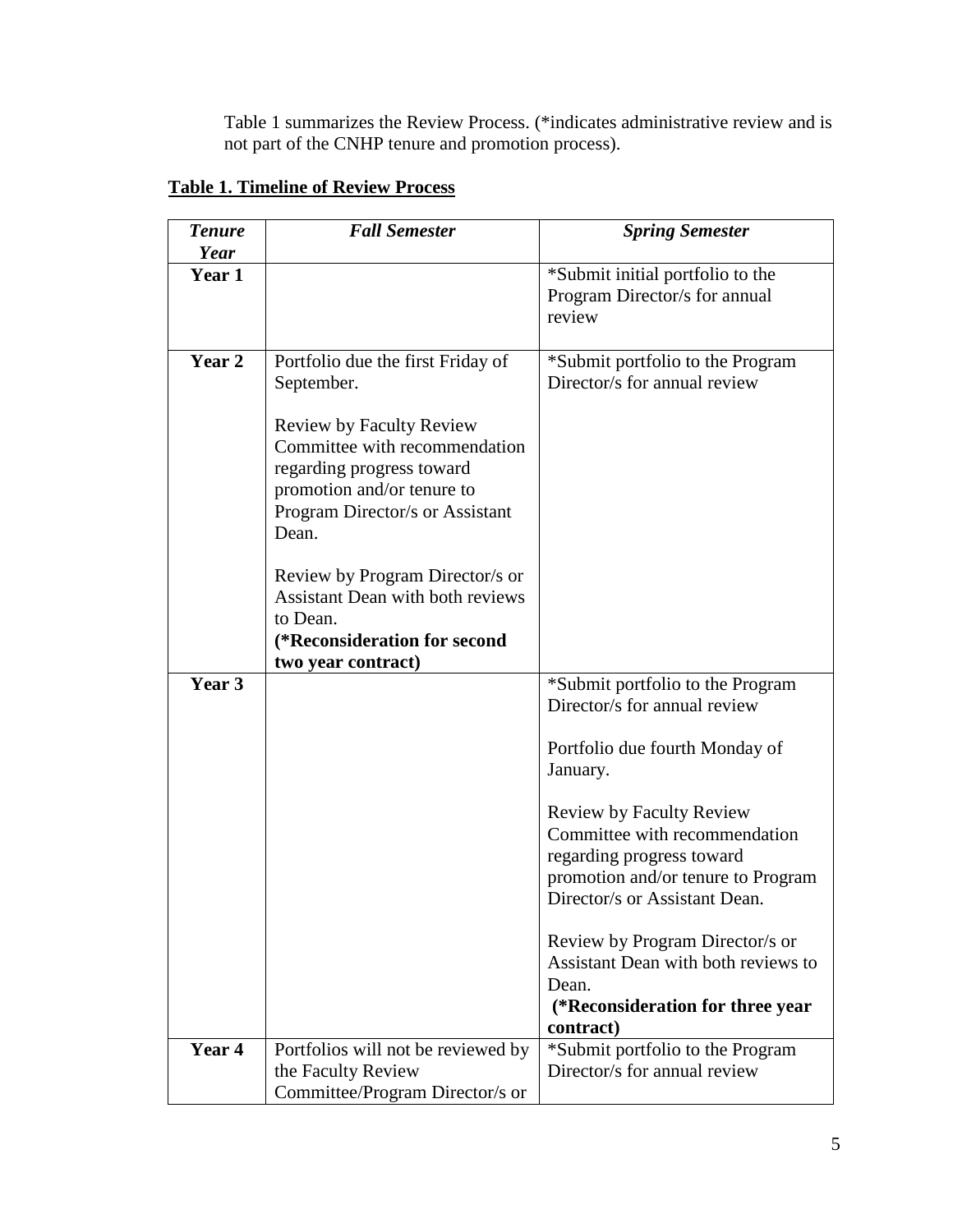|               | Assistant Dean during this year         |                                         |
|---------------|-----------------------------------------|-----------------------------------------|
| Year 5        | Portfolio due first Monday of           | *Submit portfolio to the Program        |
|               | November                                | Director/s for annual review            |
|               | <b>Review by Faculty Review</b>         |                                         |
|               | Committee formative evaluation          |                                         |
|               |                                         |                                         |
| <b>Year 6</b> | Portfolio due first Monday of           | Tenure Decision by                      |
|               | November                                | <b>Administration/Board of Trustees</b> |
|               |                                         |                                         |
|               | <b>Review by Faculty Review</b>         |                                         |
|               | Committee with recommendation           |                                         |
|               | regarding progress toward               |                                         |
|               | promotion and/or tenure to              |                                         |
|               | Program Director/s or Assistant         |                                         |
|               | Dean.                                   |                                         |
|               |                                         |                                         |
|               | Review by Program Director/s or         |                                         |
|               | <b>Assistant Dean with both reviews</b> |                                         |
|               | to Dean.                                |                                         |
|               |                                         |                                         |
|               | Note: No changes to the portfolio       |                                         |
|               | can be made once submitted              |                                         |

Tenured faculty will be asked to submit the annual faculty review form and their CV yearly. Faculty seeking promotion to full professor may ask for a formative review by the Faculty Review Committee and Program Director/s prior to promotion.

#### **V. STATEMENT ON TERMINAL DEGREES**

University guidelines specify that tenure and promotion are ordinarily awarded only to faculty who hold the terminal degree or its equivalent in the faculty's disciplines. For faculty in the College of Nursing and Health Professions, a doctoral degree in an area relevant to the teaching field is recognized as a terminal degree for nursing, food and nutrition, occupational therapy, and health services/health administration. The masters' degree in an area relevant to the teaching field is the recognized terminal degree for faculty who teach in dental hygiene, dental assisting, occupational therapy assistant, radiologic technology, diagnostic medical sonography, and respiratory therapy. Faculty candidates who do not have a terminal degree, but who do have extensive professional practice, teaching and national professional recognition, may in rare occasions be considered for tenure track appointments.

#### **VI. EVALUATION AREAS**

Faculty must meet the quantitative criteria for each rank found in the University Handbook. Quantitative criteria encompasses degree, professional experience, years of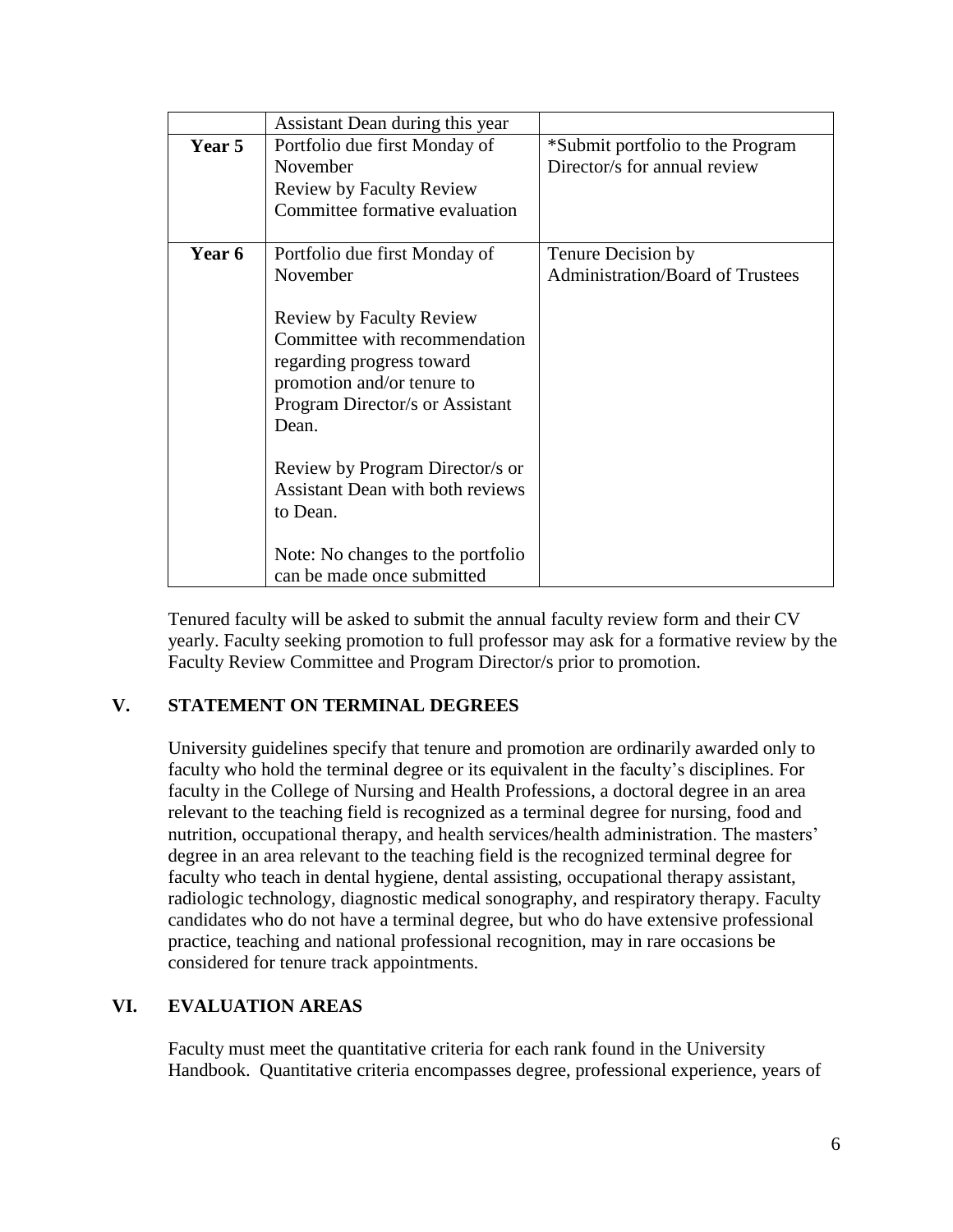teaching experience, years of teaching experience at USI, years served in rank, years at USI, and eligibility for tenure and promotion.

Qualitative criteria are to be used as a guide for faculty to prepare materials; the examples given are not exhaustive. Faculty are expected to meet all expectations by rank. Faculty may seek advice from Faculty Review Committee members regarding materials presented for review.

#### A. Teaching/Advising

1. Teaching Expectations and Criteria

Teaching is the primary mission of the University of Southern Indiana and the College of Nursing and Health Professions. Therefore, high quality teaching is expected of all faculty. Faculty are expected to meet all expectations by rank.

#### *Expectations by Rank*

**Assistant Professor –** teaching performance should be supported by demonstrable evidence of development of pedagogical techniques, cooperation with students and colleagues and scholarly inquiry. **Associate Professor -** teaching performance should be supported by demonstrable evidence of continuing development of pedagogical techniques, cooperation with students and colleagues and independent scholarly inquiry as reflected in the revision of course content. **Professor** - teaching performance should be supported by demonstrable evidence of continuing development of creative pedagogical techniques, significant cooperation with students and colleagues and independent scholarly inquiry through which new knowledge affects course and curricular revision. Faculty should be mentors for junior faculty. **Adapted from the USI University Handbook**

#### *Examples of Teaching Performance Criteria*

Examples of the criteria upon which teaching performance will be evaluated include the following:

- Maintenance of high academic standards for student performance.
- Involvement in faculty development activities to improve teaching, (Attendance at workshops, seminars, or conferences on teaching; acquiring new teaching skills, etc.).
- Evidence of efforts to develop new courses or revise and improve existing courses. (course revisions, development of teaching aids, updates in course content, etc.).
- Development of teaching materials.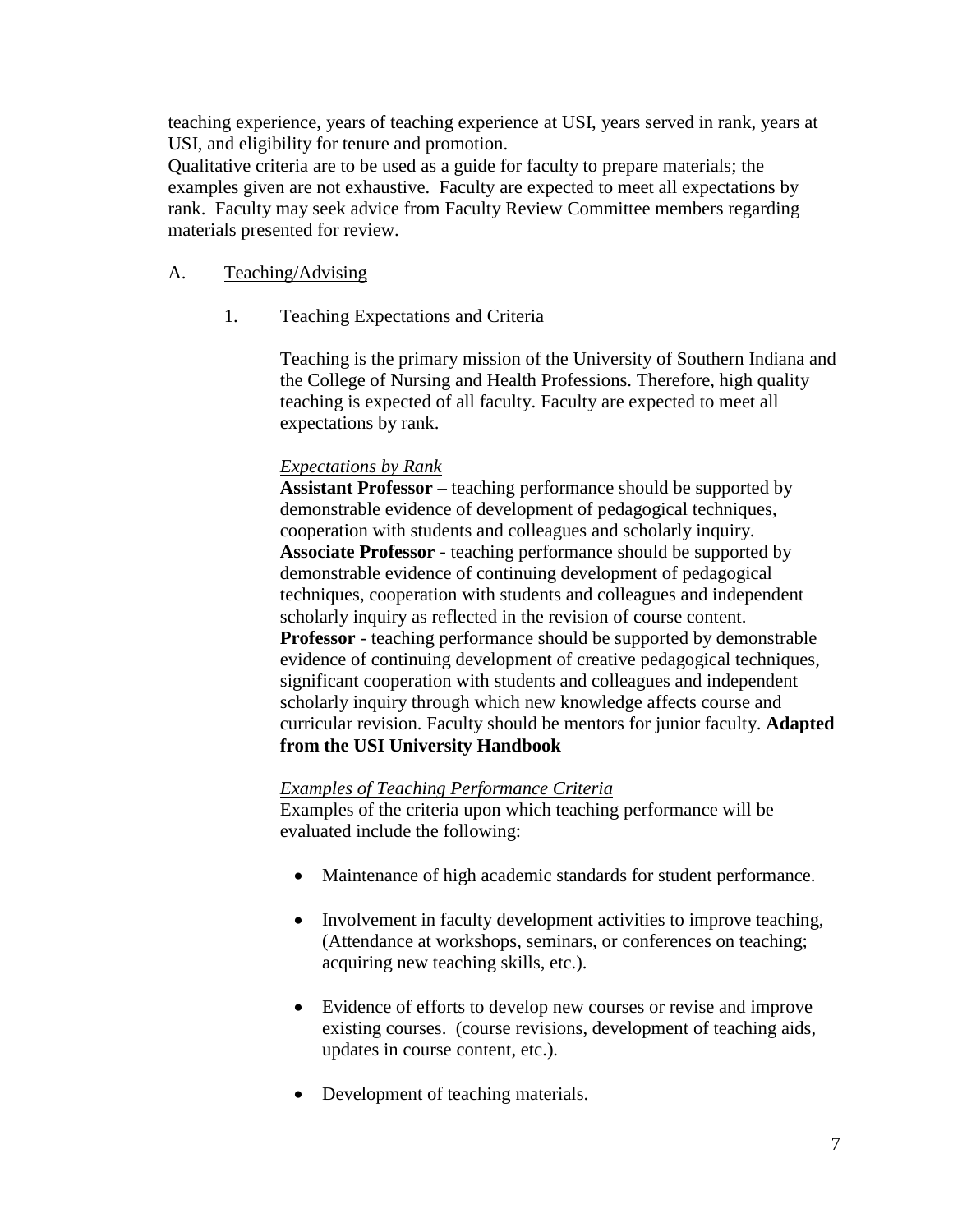- Description of clinical site development and clinical site evaluations.
- Coordination of courses requiring multiple faculty and multiple clinical sites.
- Quality and effectiveness of classroom teaching and student learning situations as demonstrated by student evaluation.
- Incorporation of modern technology into classroom teaching and student learning situations.
- Successful direction of students in independent research projects or activities.
- Evidence of cognitive or affective gain by students in classes taught by the faculty member (e.g., student success in subsequent, related courses; performance on certification or licensure examinations).
- Receipt of awards and honors for teaching.
- Service as a master teacher or teaching mentor to colleagues (conducting teaching workshops, presenting teaching-related seminars, mentoring new faculty, etc.).
- Design of scholarship of engagement activities that provide opportunities for students to gain knowledge and skills through service learning.
- Evidence of peer reviews from mentors/colleagues. Peer reviews required annually (Adopted as of May 30, 2012). The two methods for peer review are the university's FACT or eFACT evaluation process and/or the CNHP Peer Review Process. (See the College of Nursing and Health Professions Peer Review Observation Policy and Procedures).
- The record of success of former students in graduate and professional colleges/universities and in subject-related careers.
- 2. Advising Expectations and Criteria

Academic advising beyond that which occurs in the classroom or in relation to specific course content is an essential component of the role of the teacher. Faculty are expected to meet all expectations by rank.

#### *Expectations by Rank*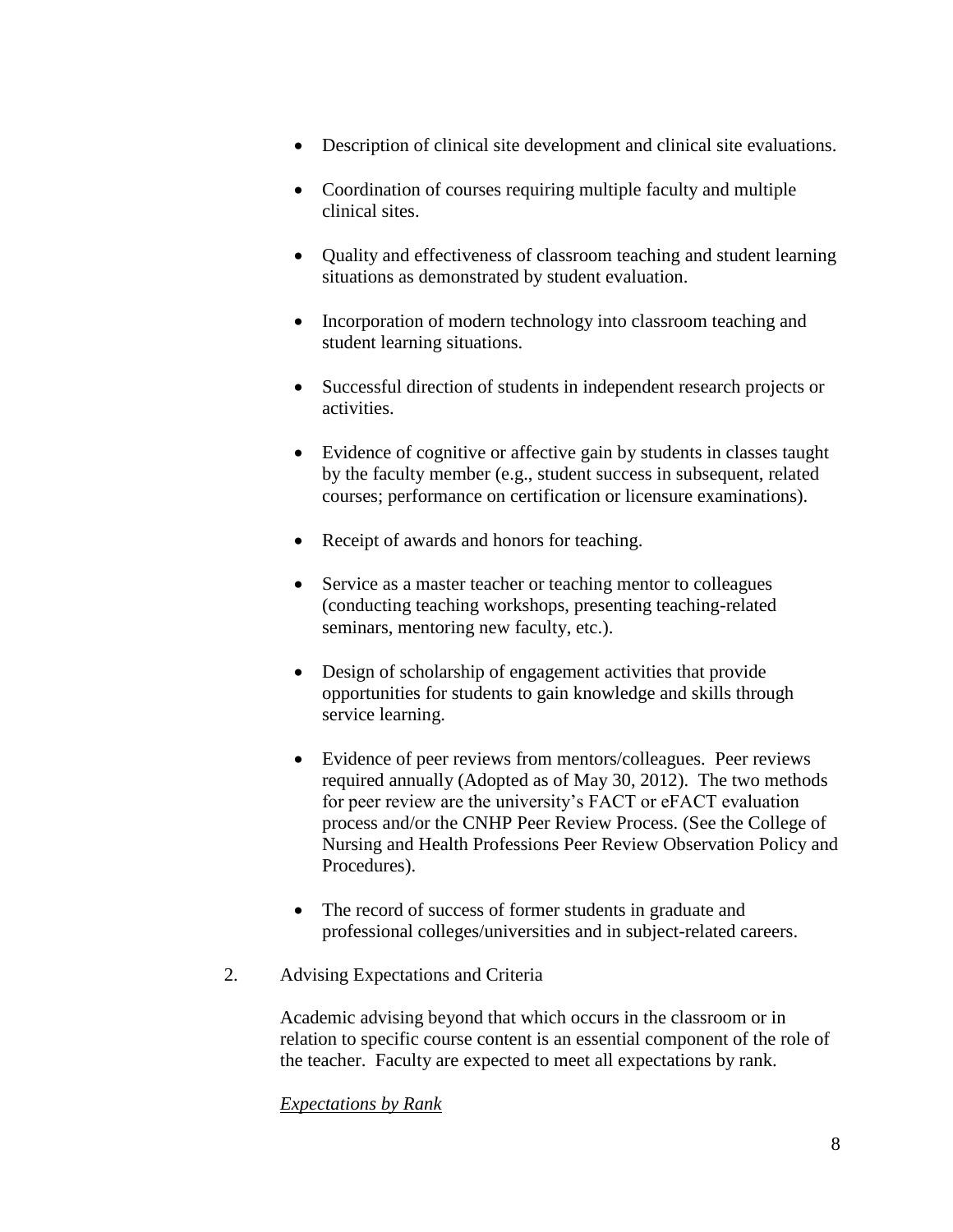**Assistant Professor –** Knowledgeable advising**. Associate Professor –** Is skilled in advising. **Professor** – Knowledgeable and skilled mentoring of faculty in advising. **Adapted from the USI University Handbook**

#### *Examples of Advising Performance Criteria*

Examples of the criteria upon which advising performance will be evaluated include the following:

- Evidence of effective academic advisement (strategies employed to advise and register students for classes, select major area of study, understand learning styles, obtain tutorial assistance, manage academic difficulties, obtain unique learning opportunities, obtain financial aid, obtain employment, continue education after graduation, withdraw, transfer, deal with personal problems, etc.
- Documented number of advisees in relation to overall *department* average.
- Peer and student evaluations
- Records of contributions to departmental advising events and participation in advising-related professional development opportunities.
- Professional involvement with students in out-of-class settings (clubs, organizations, honor societies, etc.).
- Involvement of students in community projects.
- Documentation of availability to students.

#### B. Scholarship and Professional Activity

1. Scholarship Expectations and Criteria

Faculty in the College of Nursing and Health Professions are expected to be active scholars in their professional disciplines. Faculty need to establish a definite, continuous program of studies and investigations. Scholarship may be demonstrated by clinical practice that exhibits improved patient/organizational outcomes, peer-reviewed publications, peer-reviewed presentations, and/or workshops presented. Applied and pedagogical as well as basic research are acceptable. Faculty are expected to meet all expectations by rank.

#### *Expectations by Rank*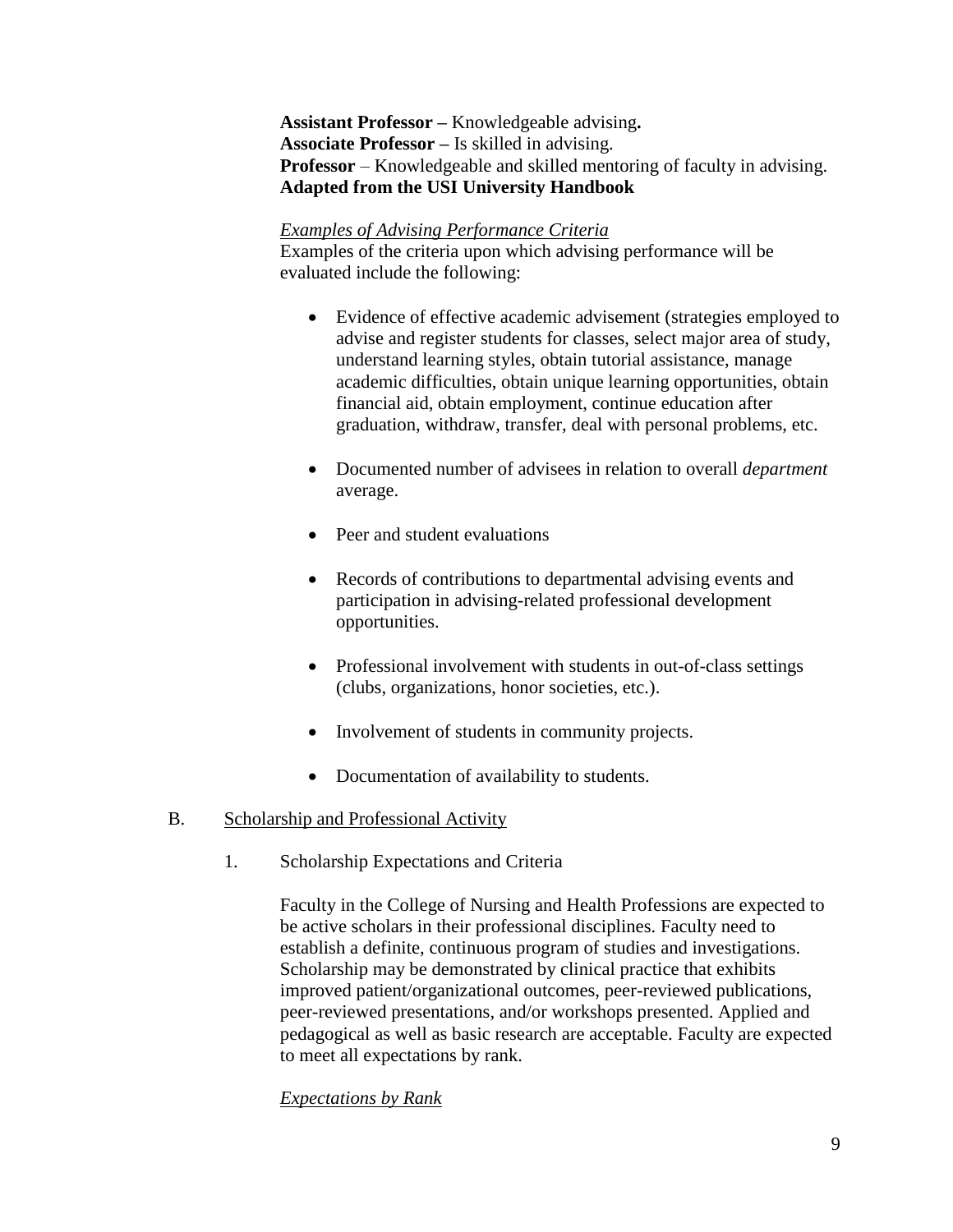**Assistant Professor –** academic preparation should be sufficient for progress in teaching, independent scholarship and creative work **Associate Professor –** the production of scholarly or creative works should be of sufficient merit to gain local, state, or regional recognition **Professor** - the production of scholarly or creative works should be of sufficient merit to gain state, regional, or national recognition **Adapted from the USI University Handbook**

#### *Examples of Scholarship Performance Criteria*

Examples of the criteria upon which scholarship performance will be evaluated include the following:

- Clinical practice with documented and disseminated patient/organizational outcomes that:
	- o Contributes to teaching and learning, and/or
	- o Contributes to the expansion and/or the creation of knowledge, and/or
	- o Contributes to the assessment of professional knowledge, and/or
	- o Addresses the delineation, comprehension, and/or resolution of a(n) social, cultural, community, clinical, and/or ethical issue, and/or
	- o Applies and/or disseminates new knowledge in a(n)clinical, community, industrial, and/or governmental setting
- Publication of research or practice related topics in books, peerreviewed professional journals, computer software, video productions, etc.
- Seminar or workshop presentations at local, state, regional, national, and international levels.
- Peer-reviewed presentations at local, state, regional, national and international levels.
- Authorship of proposals to obtain grants for research or practice activities which are submitted and funded.
- Recipient of awards and honors for scholarship
- 2. Professional Activity Expectations and Criteria

College of Nursing and Health Professions faculty are expected to be active professionals in their disciplines. Involvement in professional organizations, professional certification, continuing education activities and recognition as experts in their professional disciplines are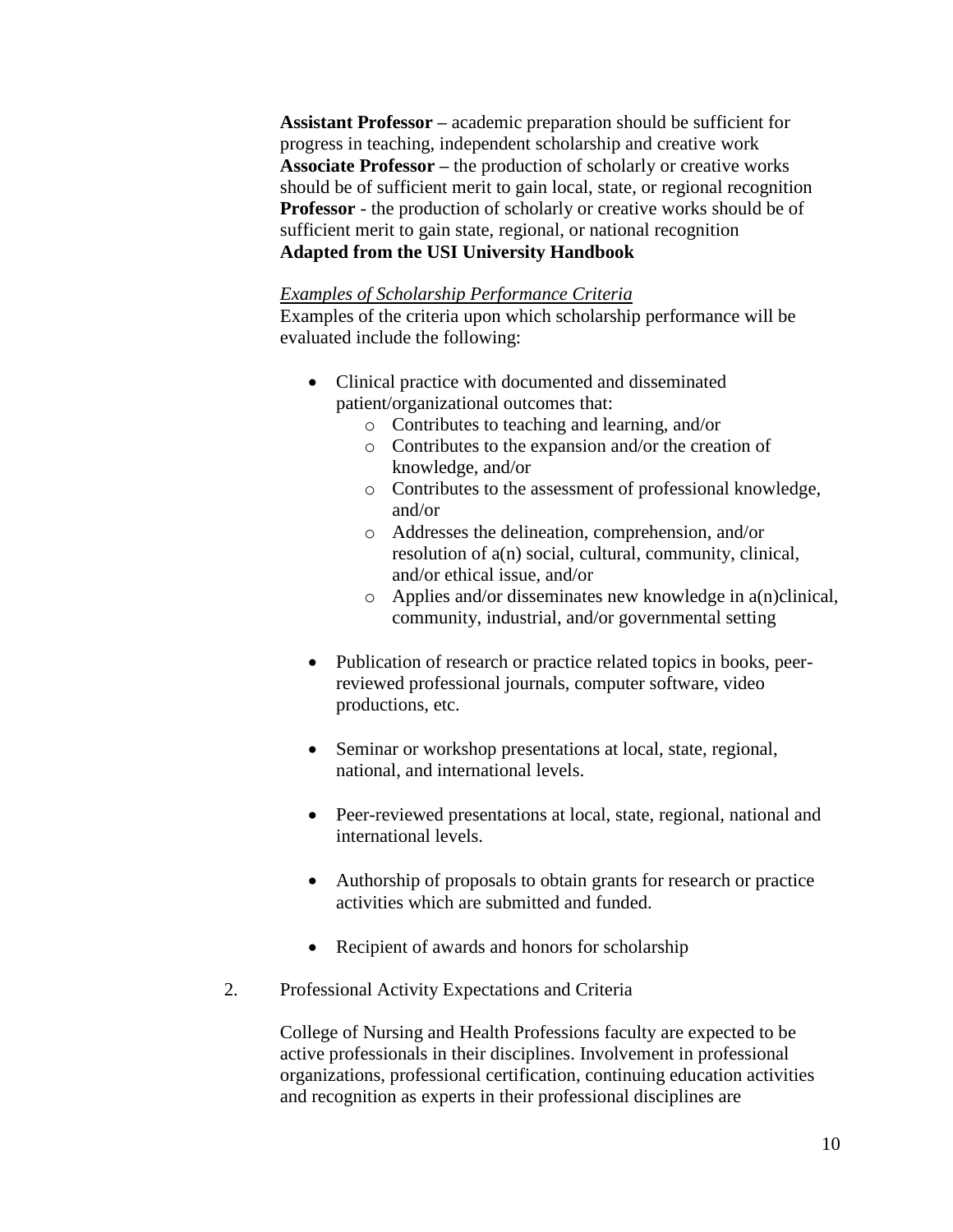foundational for professional activity. Faculty are expected to meet all expectations by rank.

#### *Expectations by Rank*

**Assistant Professor –** a foundation of professional activity should be in evidence

**Associate Professor** – significant involvement in advancing knowledge through participation in professional organizations and other professional activities at the local, state, or regional level should be apparent. **Professor –** leadership in advancing knowledge through participation in professional organizations and other professional activity at the local, state, regional, or national level should be clear.

#### **Adapted from the USI University Handbook**

#### *Examples of Professional Activity Performance Criteria*

- Authorship of proposals to obtain grants for research or practice activities which are submitted, but not funded.
- Evidence of service as a faculty capstone/synthesis project advisor for a graduate level student including the supervision of and contribution to student created poster and paper presentations and/or manuscript submissions.
- Clinical practice that:
	- o Contributes to teaching and learning, and/or
	- o Contributes to the expansion and/or the creation of knowledge, and/or
	- o Contributes to the assessment of professional knowledge, and/or
	- o Addresses the delineation, comprehension, and/or resolution of a(n) social, cultural, community, clinical, and/or ethical issue, and/or
	- o Applies and/or disseminates new knowledge in a(n)clinical, community, industrial, and/or governmental setting
- Reviews of journal articles, books, manuscripts, or grant proposals for external agencies.
- Involvement in faculty development activities to improve research and/or practice skills or competencies (attendance at workshops, seminars, or conferences, etc.).
- Active involvement in professional organizations or societies related to the faculty member's area of expertise. Note if chair, elected position, etc.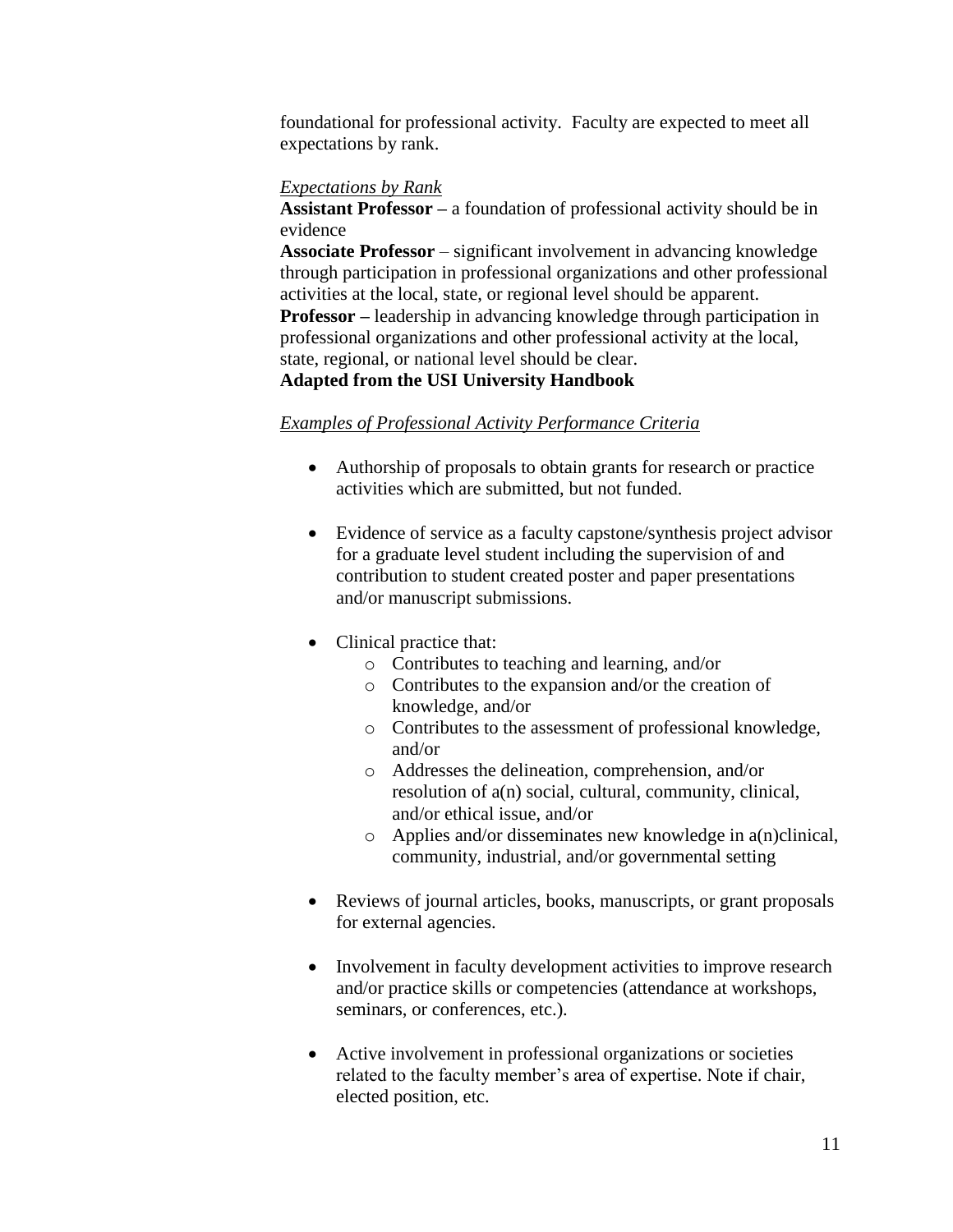- o Evidence of experience in organizing and assisting in conferences, workshops, and seminars
- Maintenance of successful research collaborations with colleagues internal or external to the University.
- Recipient of awards and honors for professional activity.
- Professional consultation.
- Voluntary and philanthropic activities related to faculty members discipline or area of expertise.

#### C. Service

1. Service Expectations and Criteria

Faculty in the College of Nursing and Health Professions are to be involved actively in service to the University and to the community external to the University. The College recognizes faculty contributions that are related to the professional role and/or the academic discipline as particularly valuable to the institution and the community at large. Faculty are expected to meet all expectations by rank.

Realizing that acceptance of an administrative assignment may impact a faculty member's ability to engage in other areas, particularly scholarship, the weight given to administrative service in the overall evaluation should be proportional to the amount of credit load assigned for administrative work.

#### *Expectations by Rank*

**Assistant Professor –** University service should be in evidence at least at the college level with community service within the university's continuing education area or membership and activity in local community and public service agencies, groups and other organizations **Associate Professor –** effective University service at various levels should be in evidence with effective community service at various levels **Professor** – effective leadership in University service and local and regional groups at various levels should be in evidence. **Adapted from the USI University Handbook**

#### *Examples of Service Performance Criteria*

• Involvement with University, College, School, Program, or departmental committees or task forces.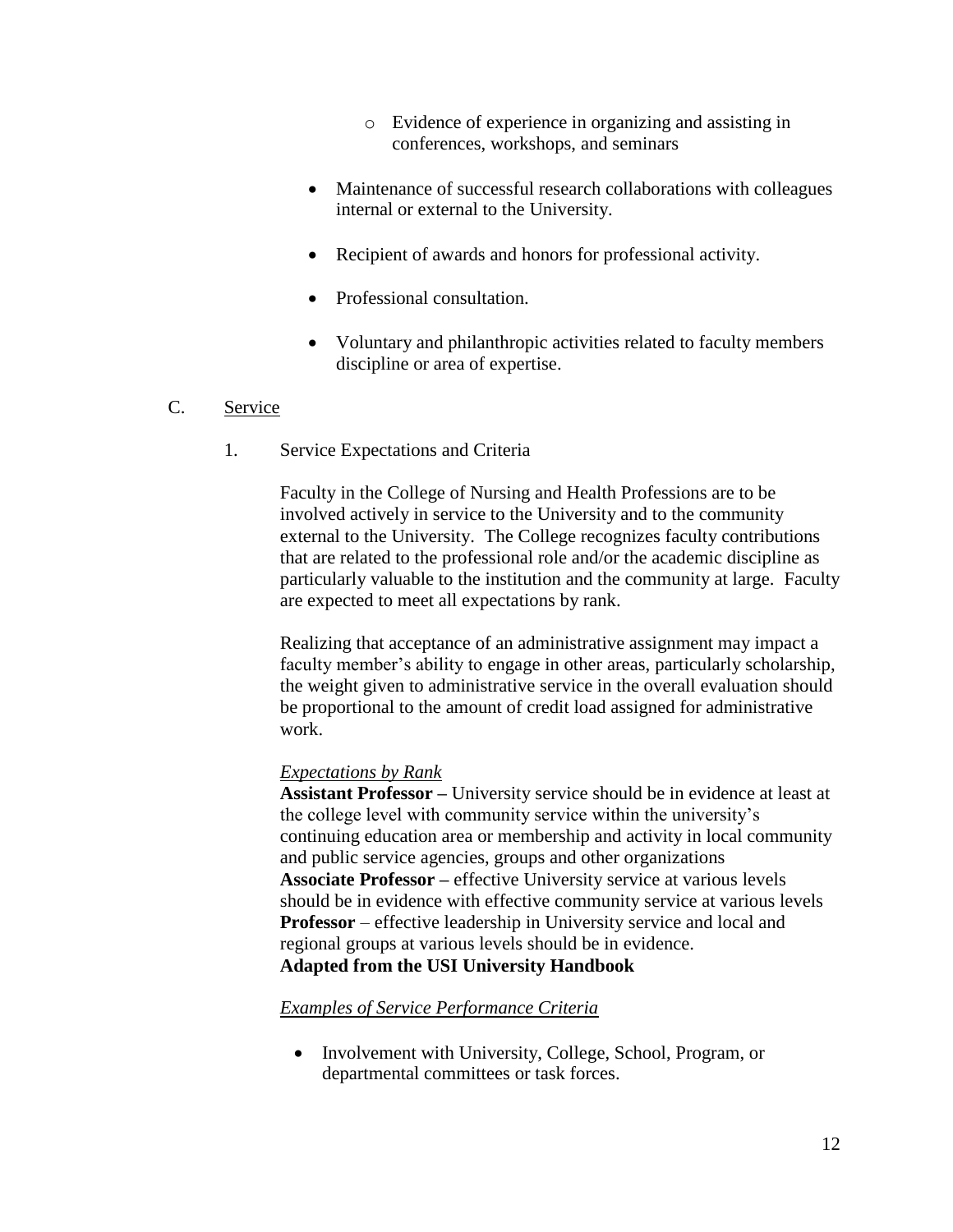- Involvement with community organizations, businesses, government agencies, task forces or groups (membership, consultation, leadership, etc.).
- Recipient of awards and honors for service activities.

#### **VII. PREPARATION OF PORTFOLIO MATERIALS**

Faculty members seeking tenure and/or promotion should provide evidence that demonstrates how their work meets the criteria. Evidence should be documented in a well-organized portfolio that substantiates the faculty member's progress toward reappointment, tenure and/or promotion.

- Activities discussed in the tenure and/or promotion narratives must be accompanied by evidence located in the appropriate tabbed documentation sections.
- Activities and documentation should address only the time period since the faculty member's most recent appointment and/or promotion.
- Order the evidence in each section in the same order as the activity is described in the essays.
- A. Organization of Portfolio

It is strongly encouraged that the portfolio be organized into a single 3 inch binder. Evidence of teaching, scholarship, and service may be placed on a flash drive. Documents in the binder should be in protective sheets with no more than 2 pages per sheet.

- **Application** for Tenure and/or Promotion (available on the USI Academic Affairs website)
- **Table of Contents** with page numbers
- **Current Curriculum Vitae**
- **A General Essay** outlining the material presented with a summative presentation of professional development and career activities, which may include a description of circumstances that promoted or inhibited success (limit three pages). The General Essay is intended to enable the reader to understand what is unique, innovative, of high quality, and indicative of the faculty member's personal reflection. The faculty member is encouraged to describe in the Section Essays how the efforts in each category affected the student, the profession, and the community respectively.